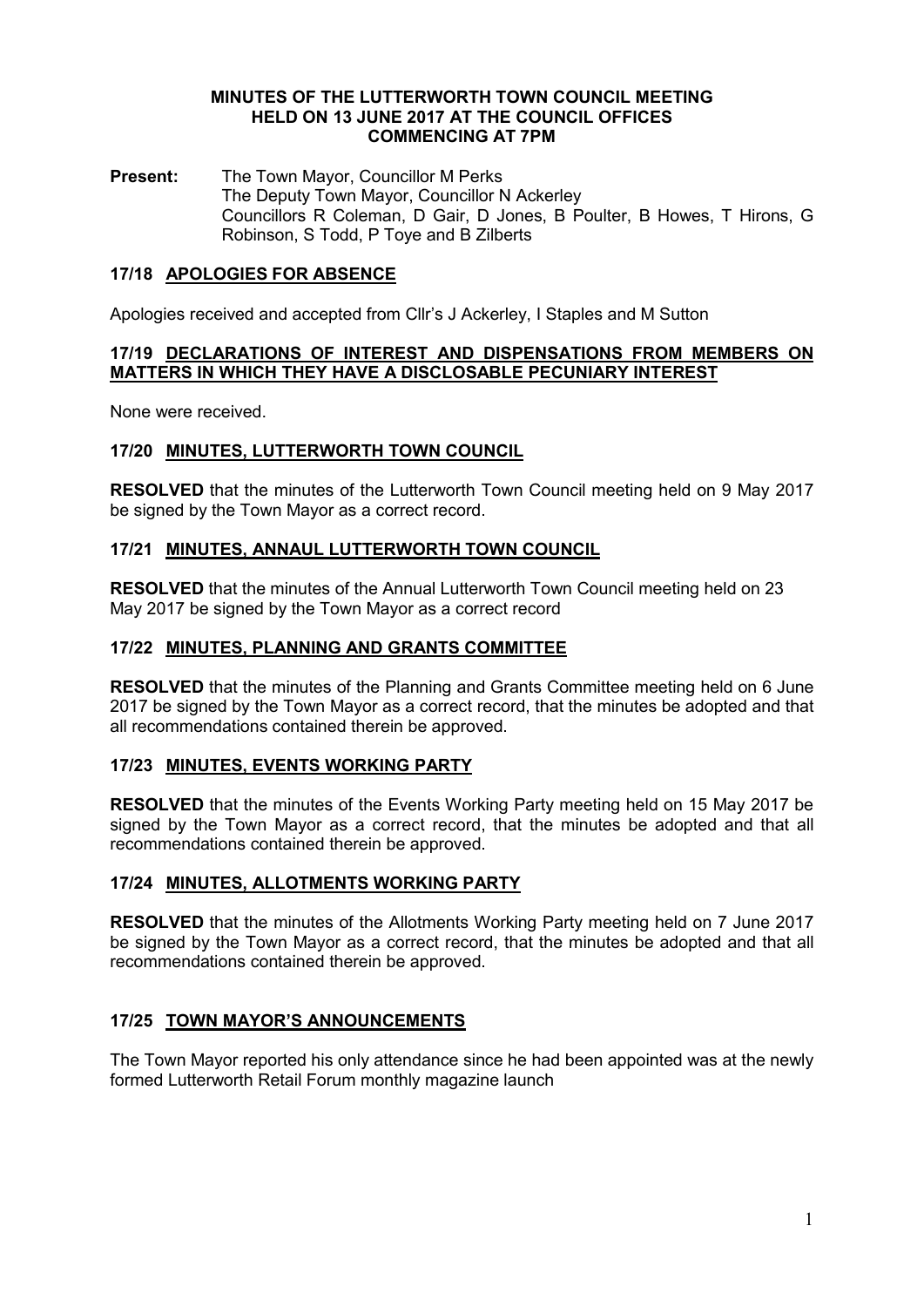# 17/26 COMMENTS FROM THE PUBLIC

# **17/27 FINANCE**

### (i) ACCOUNTS PAID AND TO BE PAID

- a. BACS Payments totalling £22,445.98 be paid
- b. Bank reconciliation was noted by Members

## 17/28 PLANNING MATTERS

- a. Planning Applications no planning applications were considered
- b. Neighbourhood Plan Update Members had met with HDC and it was agreed to continue with the Neighbourhood Plan
- c. Community Asset List It was RESOLVED to add Feilding Palmer Hospital to the Community Asset List

## 17/29 COMMITTEE AND WORK PARTY APPOINTMENTS 2017/18

- a. After a few amendments it was RESOLVED to adopt the Committee and Work Party Appointments for 2017/18.
- b. It was further **RESOLVED** to rename the Recreation Committee to the Cemetery, Parks and Recreation Committee with the following terms of reference

(1) To oversee the operation and maintenance of all recreation grounds, parks and public open spaces.

(2) To oversee the operation and maintenance of the cemetery, burial responsibilities and associated duties.

(3) To oversee the operation and maintenance of the public lavatories.

(4) To promote community use of all public open spaces owned by the Town Council.

(5) To submit items within the Cemetery, Parks and Recreation Committee's remit for inclusion in the budget for the following year.

(6) To deal with all other matters relating to amenities and the environment, including horticulture (trees, bulbs, flowers, shrubs etc).

(7) Approval of expenditure up to a limit of £5,000 on items within the committee's area of responsibility up to the amount specified in the budget (8) To provide a written report to meetings of the town council on decisions taken by the committee

- c. It was further **RESOLVED** to merge the Environmental Work Party with the Town Infrastructure Work Party to form The Town Infrastructure and Environmental Work Party
- d. It was further RESOLVED to move the responsibilities of the Town Council Office Work Party to the Administration, Finance and Development Committee
- e. It was further RESOLVED to move the responsibilities of the Section 106 Work Party to the Administration, Finance and Development Committee